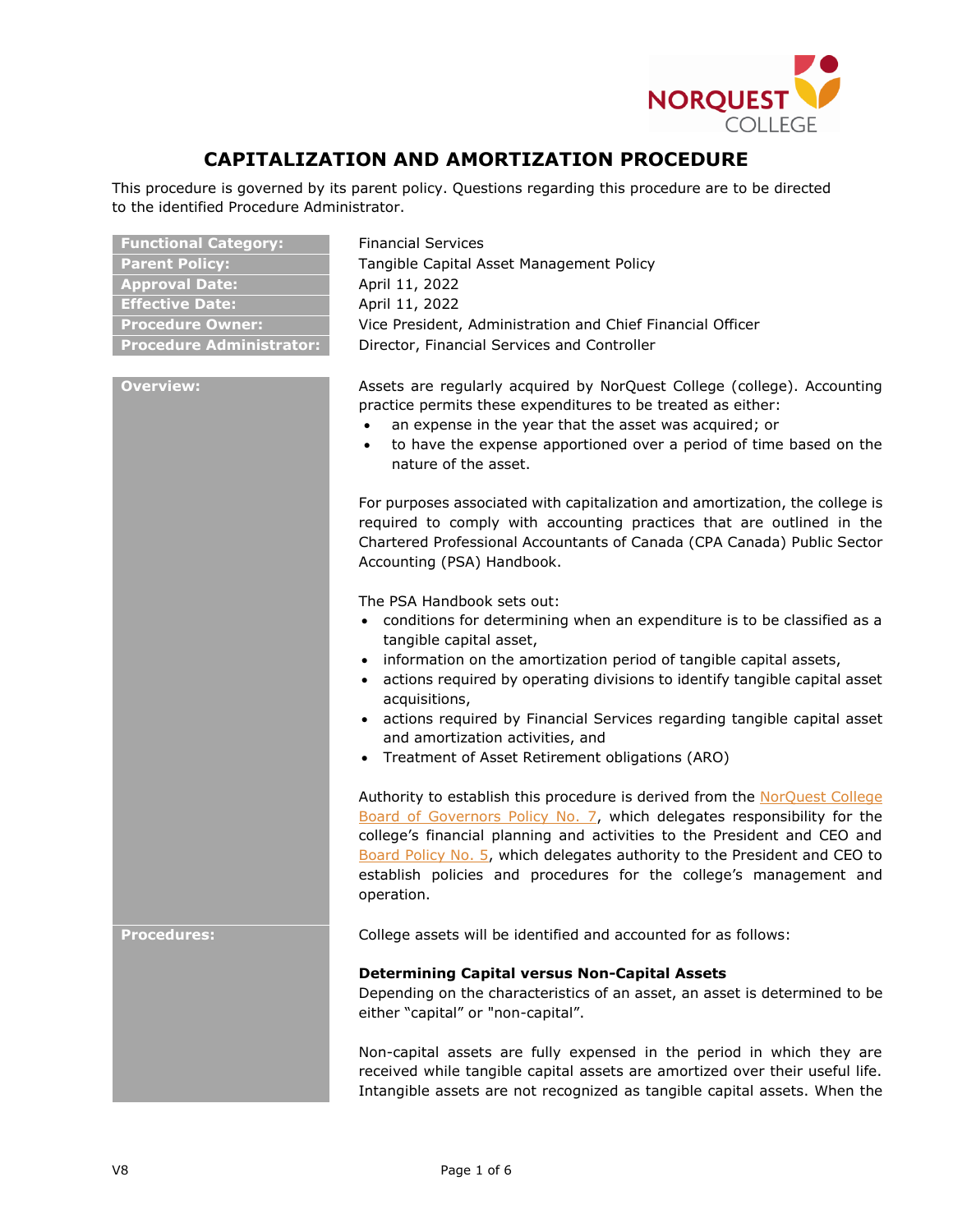

amounts become material, they are disclosed in the notes to the financial statements.

Tangible capital assets have the following characteristics:

- beneficial ownership and control clearly rest with the college;
- the asset is used to achieve college objectives; and
- per item cost is greater than or equal to \$5,000.

The following table specifies the conditions that apply in determining if an asset is to be recognized as capital or non-capital.

| <b>Conditions</b>                                                                  | <b>Tangible</b> | Non-           |
|------------------------------------------------------------------------------------|-----------------|----------------|
|                                                                                    | <b>Capital</b>  | <b>Capital</b> |
| General                                                                            |                 |                |
| Individual assets have a useful life $\geq 1$ year and cost                        | ✓               |                |
| $\geq$ \$5,000                                                                     |                 |                |
| Individual assets have a useful life < 1 year or cost <                            |                 | ✓              |
| \$5,000                                                                            |                 |                |
| Bulk purchase: assets where individual cost $<$ \$5,000                            |                 |                |
| but when assessed in aggregate represent a material                                | ✓               |                |
| increase in business capacity (as determined by the                                |                 |                |
| Director, Financial Services and Controller)                                       |                 |                |
| Composite assets that are composed of several                                      |                 |                |
| pieces intended to operate as a unit that collectively                             | ✓               |                |
| cost > \$5,000                                                                     |                 |                |
| <b>Exceptions</b>                                                                  |                 |                |
| Intangible assets (e.g. curriculum development and                                 |                 |                |
| program development costs, marketing, branding,                                    |                 |                |
| etc.)                                                                              |                 |                |
| Works of art and historical treasures                                              |                 |                |
| Land                                                                               | ✓               |                |
| Non-recoverable Goods and Services Tax and                                         |                 |                |
| Harmonized Sales Tax associated with a tangible                                    | ✓               |                |
| capital asset                                                                      |                 |                |
| Interest expense when financing during time asset is                               | ✓               |                |
| under construction                                                                 |                 |                |
| Betterments to a capital asset; non-leasehold                                      | ✓               |                |
| improvements                                                                       |                 |                |
| Leasehold improvements have a useful life $\geq 1$ year<br>and cost $\geq$ \$5,000 | ✓               |                |
| Leasehold improvements have a useful life $<$ 1 year                               |                 |                |
| or $cost < $5,000$                                                                 |                 | ✓              |
| Repairs and maintenance to a capital asset                                         |                 |                |
| Cannot determine if a cost is a betterment or a repair                             |                 |                |
| Capital lease                                                                      | ✓               |                |
| Non-capital lease (operating lease)                                                |                 | ✓              |
| Future site restoration costs - net of expected                                    |                 |                |
| recoveries but excluding cost related to                                           | ✓               |                |
| environmental liability due to contaminated site.                                  |                 |                |
| Building or infrastructure built on leased land                                    | ✓               |                |
| Library collection items regardless of cost                                        |                 |                |
| Rental books                                                                       |                 |                |
|                                                                                    |                 |                |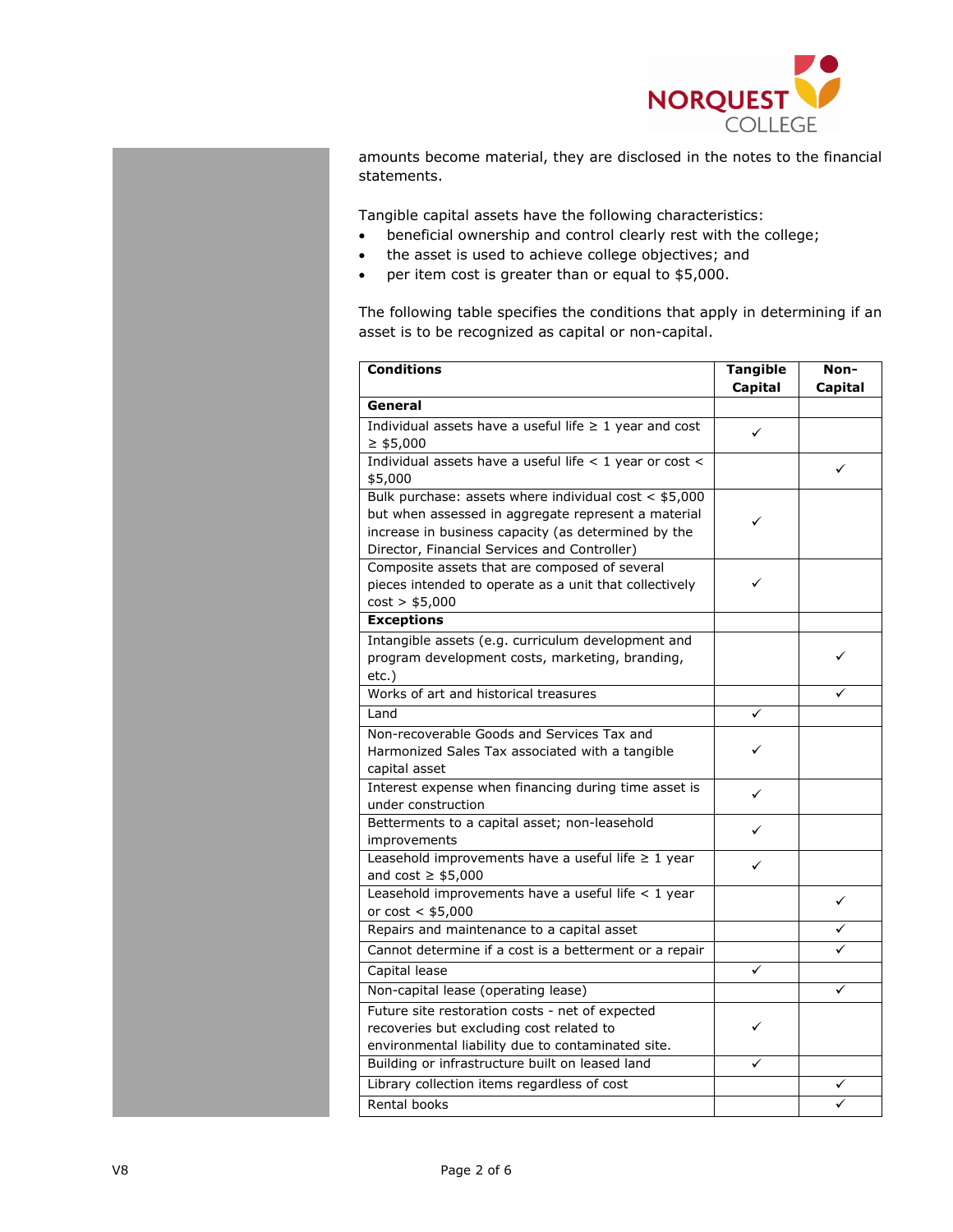

| Computer software where cost $\geq$ \$5,000 (including<br>upfront cost such as setting up a new system,<br>configuration and customization) |  |
|---------------------------------------------------------------------------------------------------------------------------------------------|--|
| Upfront costs $\geq$ \$5000 for cloud-based software<br>arrangements that are determined to be a multi-<br>element contract.                |  |
| Upfront costs for cloud-based software arrangements<br>that are determined to be a service contract.                                        |  |
| Data migration from old system to new system                                                                                                |  |
| Enhancement or upgrade to software where cost $\geq$<br>\$5,000                                                                             |  |
| Software licenses                                                                                                                           |  |
| New internally developed software where cost $\geq$<br>\$5,000                                                                              |  |
| New internally developed software where cost <<br>\$5,000                                                                                   |  |
| Software maintenance, minor fixes, patches                                                                                                  |  |
| Warranty                                                                                                                                    |  |

Notes:

- Work in progress: construction or development of an asset is capitalized when the project is substantially complete and the asset is in service. Projects that have not been completed as of the date of the financial statements are recorded as "Work in Progress".
- All lease agreements must be reviewed to determine if a leased asset should be accounted for as a leased tangible capital asset using the [Leased Tangible Capital Asset Determination form](http://theq.norquest.ca/Departments/IPBMFS/Public-Documents/Forms/Leased-Tangible-Capital-Asset-Determination-form.aspx) and approved by the Director, Financial Services and Controller.
- All capital purchases and lease agreements will be reviewed by the Capital Asset team to determine if there are any applicable ARO's.
- Donated tangible capital assets are to be appraised as specified in the [Donation Acceptance Procedure.](https://www.norquest.ca/about-us/policies-procedures/operations/donation-policy/donation-acceptance-procedure.aspx)

## **Amortization of Tangible Capital Assets**

Amortization of capital assets and related ARO's will be recognized as an expense in the financial statements.

The following table specifies the amortization periods associated with various capital assets. Amortization expense is determined on a straightline basis in relation to the amortization period.

| <b>Tangible Capital Asset</b> | <b>Amortization Period</b>        |
|-------------------------------|-----------------------------------|
| <b>Description</b>            |                                   |
| Land                          | not amortized                     |
| <b>Buildings</b>              | up to 50 years                    |
| Site improvements             | Remaining useful life of building |
| Machinery, Vehicles and       | 5 to 20 years                     |
| equipment                     |                                   |
| Computer hardware and         | 3 to 10 years                     |
| software                      |                                   |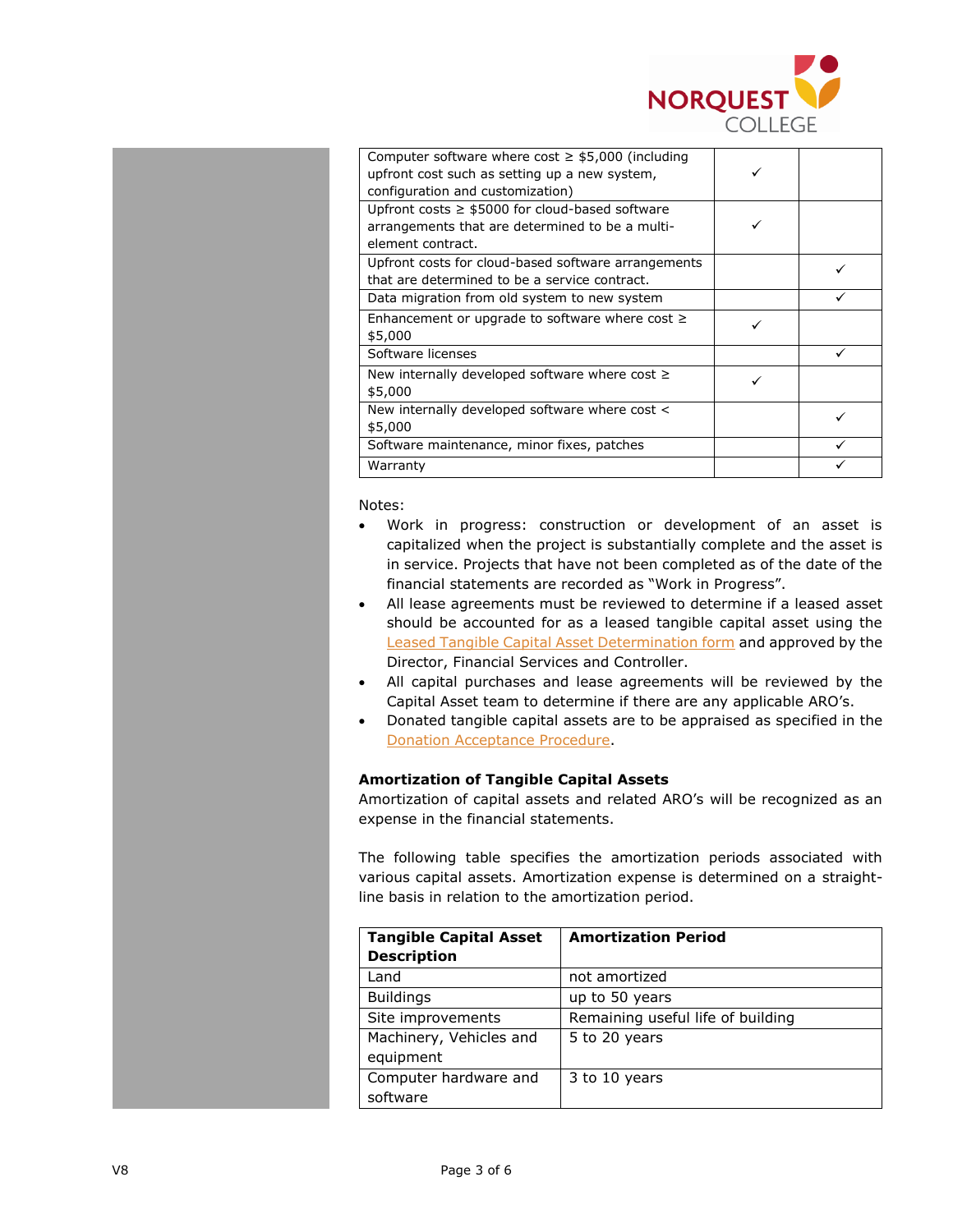

|                     | Furniture and fixture                                                 | 10 years                                                                                                                                                                                                                                                                                                                                                                                                                                                       |
|---------------------|-----------------------------------------------------------------------|----------------------------------------------------------------------------------------------------------------------------------------------------------------------------------------------------------------------------------------------------------------------------------------------------------------------------------------------------------------------------------------------------------------------------------------------------------------|
|                     | Leasehold improvements                                                | Period based on the useful life of the                                                                                                                                                                                                                                                                                                                                                                                                                         |
|                     |                                                                       | improvement or the lease term, whichever                                                                                                                                                                                                                                                                                                                                                                                                                       |
|                     |                                                                       | is shorter. The lease term would include                                                                                                                                                                                                                                                                                                                                                                                                                       |
|                     |                                                                       | any renewal option periods where                                                                                                                                                                                                                                                                                                                                                                                                                               |
|                     |                                                                       | extension of the lease is reasonably                                                                                                                                                                                                                                                                                                                                                                                                                           |
|                     |                                                                       | assured.                                                                                                                                                                                                                                                                                                                                                                                                                                                       |
|                     | Notes:<br>change can be clearly demonstrated.<br>complete and in use. | The amortization method and estimate of the useful life of the<br>remaining unamortized portion of a tangible capital asset should be<br>reviewed every four years and revised when the appropriateness of a<br>Work in Progress is not amortized until the asset is substantially                                                                                                                                                                             |
| <b>Definitions:</b> | based on the useful life of a tangible capital asset.                 | Amortization: is an expense that is systematically allocated to operations                                                                                                                                                                                                                                                                                                                                                                                     |
|                     | with the retirement of a tangible capital asset.                      | Asset Retirement Obligation (ARO): is the legal obligation associated                                                                                                                                                                                                                                                                                                                                                                                          |
|                     |                                                                       | <b>Betterment:</b> is a cost incurred to enhance the service potential of a<br>tangible capital asset. In general, for tangible capital assets other than<br>complex network systems, service potential may be enhanced when there<br>is an increase in the previously assessed physical output or service<br>capacity, where associated operating costs are lowered, the useful life of<br>the property is extended or the quality of the output is improved. |
|                     | retirement cost.                                                      | <b>Cost<sup>1</sup></b> : is the gross amount of consideration given up to acquire, construct,<br>develop or better a tangible capital asset, and includes all costs directly<br>attributable to acquisition, construction, development or betterment of the<br>tangible capital asset, including installing the asset at the location and in<br>the condition necessary for its intended use. Cost also includes the asset                                    |
|                     | are under no compulsion to act.                                       | Fair value <sup>2</sup> : is the amount of the consideration that would be agreed upon<br>in an arm's length transaction between knowledgeable, willing parties who                                                                                                                                                                                                                                                                                            |
|                     | substance.                                                            | Intangible asset: is an identifiable non-monetary asset without physical                                                                                                                                                                                                                                                                                                                                                                                       |
|                     |                                                                       | Leased tangible capital asset: is a non-financial asset that has physical<br>substance and a useful life extending beyond a fiscal year, and is held                                                                                                                                                                                                                                                                                                           |

<sup>&</sup>lt;sup>1</sup> PS3150.05(b), CPA Canada PSA Handbook.

j

<sup>2</sup> PS3150.05(c), CPA Canada PSA Handbook.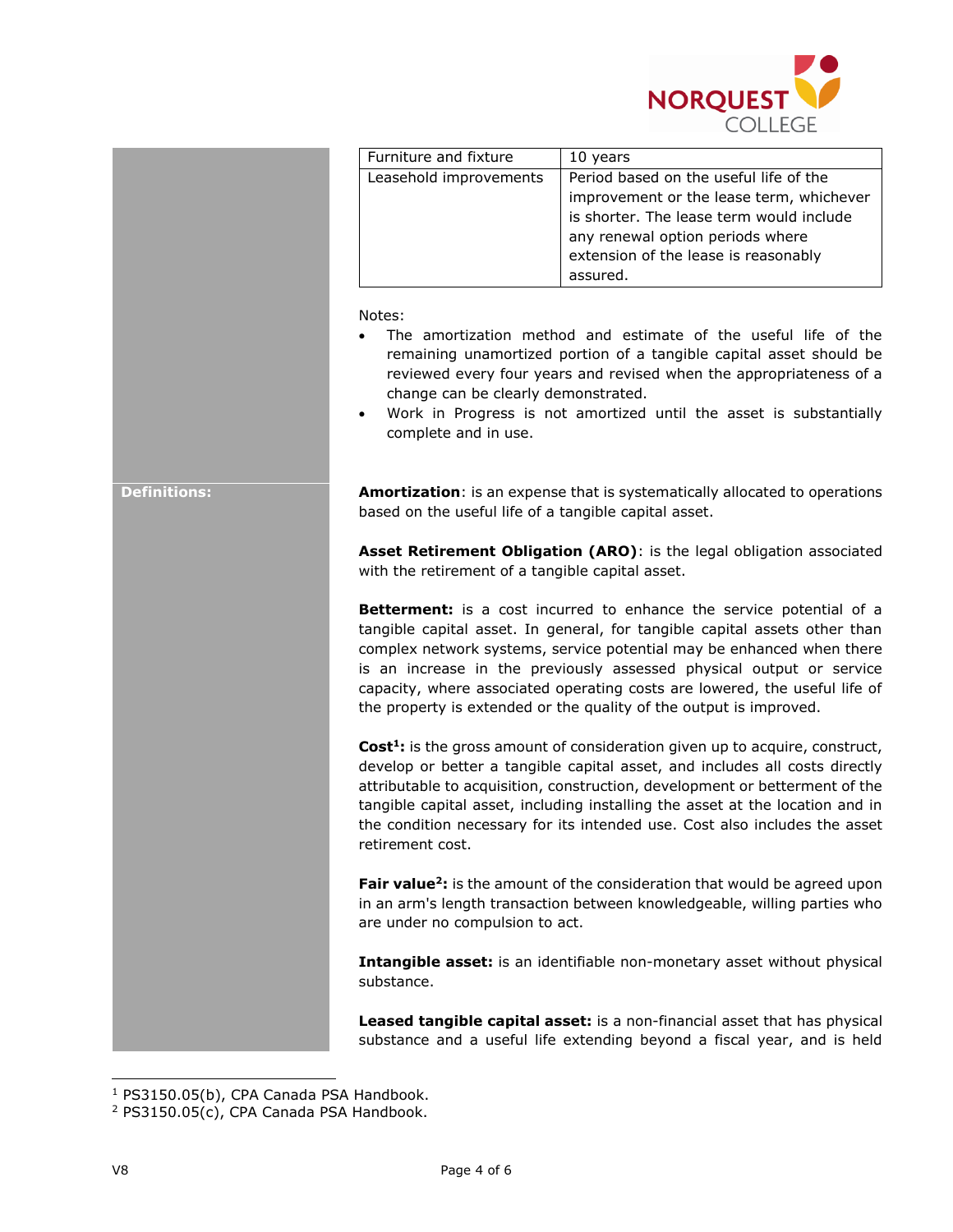

under lease by the entity for use, on a continuing basis, in the production or supply of goods and services. Under the terms and conditions of the lease, substantially all of the benefits and risks incident to ownership are, in substance, transferred to the entity without necessarily transferring legal ownership.

**Leasehold improvement**: betterment made to leased property. To be considered a leasehold improvement, the modification must have the following four characteristics:

- The modifications must be made to assets that have been leased;
- The lessee must pay for the improvements. If the expenses are the responsibility of the lessor then it will account for the expenses in its own records;
- The leasehold improvements should be durable, they should bring benefits to the department for more than one year; and
- The betterment reverts to the lessor at the end of the lease (i.e. cannot be detached from the leased property).

**Multi-element software contract:** is a contract that meets the following criteria:

- The college has the contractual right to take possession of the software at any time during the term of the cloud computing arrangement without significant penalty; and
- It is feasible for the entity to run the software on its own hardware (or to contract with another party to host the software).

A **service contract** is an arrangement that does not meet the above two criteria.

**Net book value:** is a tangible capital asset cost less both accumulated amortization and the amount of any write-downs.

**Operating Lease:** is a lease for which the lessee acquires the property for only a small portion of its useful life. An operating lease is commonly used to acquire equipment on a short-term basis. Any lease that is not a capital lease (see definition of **leased tangible capital asset** above) is an operating lease.

**Repairs and Maintenance:** are actions that maintain the functionality of an asset.

**Tangible capital assets**: are non-financial assets having physical substance that is owned by the college, whose value is recognized for more than one fiscal year and whose cost exceeds the prescribed threshold value.

Tangible capital assets specifically:

are held for use in the supply of goods and services, for administrative purposes or for the development, construction, maintenance or repair of other tangible capital assets;